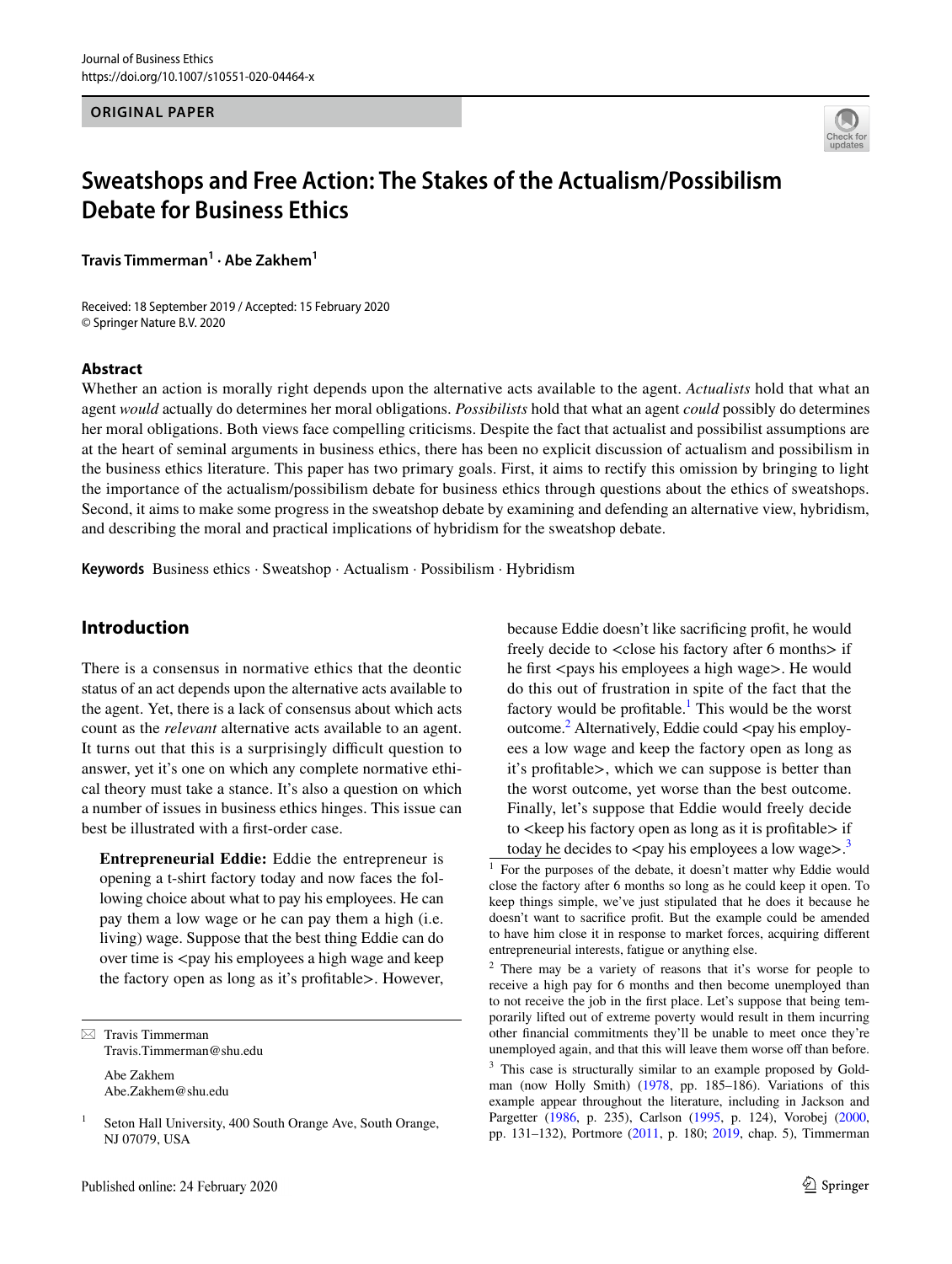To be sure, Eddie *can* choose to pay his employees a high wage when the factory opens and, 6 months down the road, he *can* choose to keep his factory open as long as it is proftable. The problem is simply that Eddie would freely choose to <close the factory after 6 months> if he today chooses to <pay his employees a high wage>. Furthermore, we can suppose that Eddie would make this choice no matter what his intentions are today.

Here is the tricky ethical question. In light of these facts, is Eddie obligated to pay his employees a high wage? Roughly, *actualists* hold that Eddie is obligated to pay his employees a low wage because what would *actually* happen if he pays them a low wage is better than what would actually happen if he pays them a high wage. *Possibilists*, however, hold that Eddie is obligated to pay his employees a high wage because doing that is part of the best series of acts that it's *possible* for Eddie to perform, viz. pay his employees a high wage and keep the factory open as long as it's proftable. Both actualism and possibilism have some intuitive appeal, yet (as will be illustrated shortly) both are subject to seemingly quite compelling objections.<sup>[4](#page-1-0)</sup>

Here's the rub for business ethics. One can fnd, and construct, structurally analogous cases for any applied business ethics question.<sup>[5](#page-1-1)</sup> Surprisingly, however, there has been no explicit discussion of actualism and possibilism in the business ethics literature, though numerous papers contain arguments that either inadvertently commit their authors to one of these views, or at least strongly suggest that they are disposed to accept one of these views. The purpose of this paper is twofold. First, it aims to rectify this omission in the literature by bringing to light the importance of the actualism/

possibilism debate for business ethics. It will primarily do so by examining the debate through questions about the ethics of sweatshops. Second, it aims to make some progress in the sweatshop debate by (i) illustrating how both actualist and possibilist assumptions underlie existing arguments in the sweatshop literature and by (ii) defending an alternative view to actualism and possibilism, viz. hybridism. This alternative view has direct moral and practical import for the ethics of sweatshops. If hybridism is correct, it provides reason to think that it's almost always *morally wrong* for individuals (and companies) to create sweatshops, though they may nevertheless, under certain specifc conditions, have most *moral practical reason* to create them. This is a view that has not yet been defended in the literature.<sup>[6](#page-1-2)</sup>

This paper is structured as follows. In the next section, we provide a more detailed overview of actualism and possibilism, and review the most salient ethical implications for the sweatshop debate. In the third section, we provide a brief overview of the literature on sweatshops, showing that actualist and possibilist assumptions underlie (or are at least suggested by) some arguments made in the literature and demonstrate that there is no way to fully resolve the sweatshop debate without frst taking a stance on the actualism/possibilism debate. After that, we argue that neither a purely actualist nor a purely possibilist view on the ethics of sweatshops is viable. In the space we have left, we provide a prima facie defense of our favored hybridist position and, in doing so, discuss the implications of our view for the sweatshop debate.

## **Actualism, Possibilism, and Sweatshops**

Now that we have provided a basic overview of the actualism/possibilism debate, we are in a position to examine each position in more detail and explain their implications for the sweatshop debate. We'll start with actualism.

#### **Actualism**

Should Eddie pay his employees a low or high wage? Since we've already provided a cursory explanation of the two

Footnote 3 (continued)

<sup>(</sup>[2015,](#page-11-6) p. 1512), Timmerman and Cohen ([2016,](#page-11-7) pp. 673–674), and Cariani [\(2016](#page-10-7), p. 400).

<span id="page-1-0"></span><sup>&</sup>lt;sup>4</sup> As is standard in the literature, we formulate actualism and possibilism in terms of one's objective, rather than one's subjective, obligations. Roughly, an objective obligation is what an agent should do if she were aware of all of the normatively relevant facts. Subjective obligations, by contrast, are determined by the agent's epistemic state (such as her beliefs, or beliefs that would be supported by her evidence) concerning the normatively relevant facts (cf. Portmore [2011,](#page-11-1) pp. 12–23; Zimmerman [1996,](#page-11-3) pp. 10–20). To keep the dialectic as simple as possible, unless we state otherwise, we'll assume that the agents in the cases we give know all of the normatively relevant facts. This means that the agent's subjective and objective obligations are identical in such cases. But nothing important, for the purposes of our argument, hangs on this assumption. Since agents never have full knowledge of how they would act in various counterfactual situations, the real life application of these views requires agents to act in light of the best evidence they have about how they would freely act in such situations.

<span id="page-1-1"></span><sup>5</sup> This includes, for instance, questions about manipulative advertising practices (Holley [1998;](#page-10-3) Arrington [1982\)](#page-10-4), payday loans (Mayer [2003](#page-10-5); Stegman [2007](#page-11-4)), stakeholder theory (Zakhem [2008\)](#page-11-5), and CEO pay (Moriarty [2009\)](#page-10-6).

<span id="page-1-2"></span><sup>6</sup> The actualism/possibilism debate concerns the relationship between agents' free actions and their moral obligations at either the group or the individual level. For the sake of simplicity, our discussion will focus on the debate at the level of individual obligations. So, we'll proceed as if individual agents, rather than group agents, are responsible for the creation and conditions of sweatshops. However, nothing important for the purposes of our argument hangs on our describing the problems in these terms. Everything we write about individual obligations applies, *mutatis mutandis*, at the level of group obligations as well.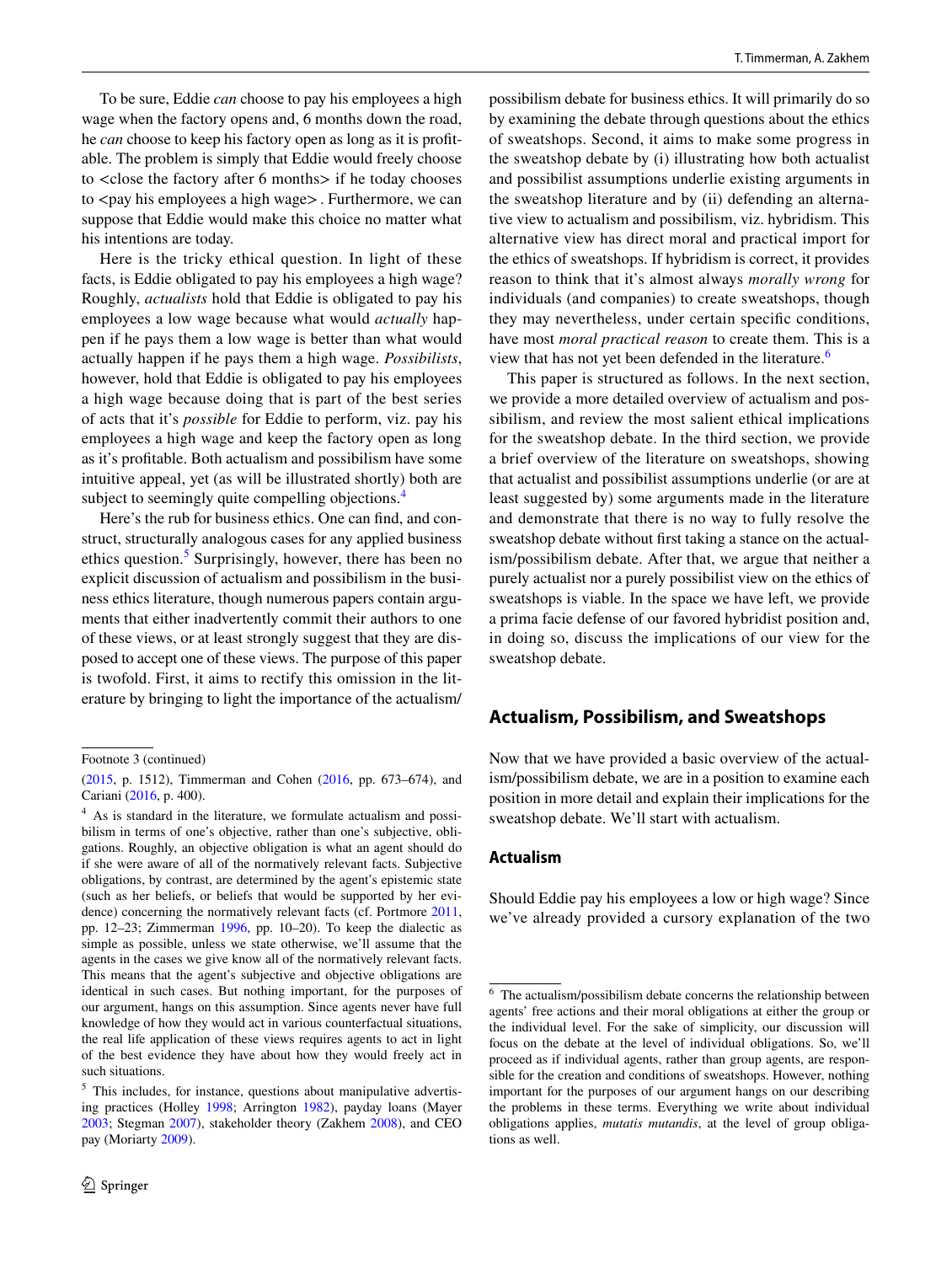primary views in the literature, we are now in a position to examine each of them more closely. Let's start with actualism, which may be defned more precisely as follows.

**Actualism:** At *t* an agent *S* morally ought to *φ* at *t'* iff  $\varphi$ -ing at *t'* is an act-set currently under *S*'s control at *t*, and what would happen if *S* were to  $\varphi$  at *t'* is better[7](#page-2-0) than what would happen if *S* were to perform any incompatible maximally specific act-set<sup>[8](#page-2-1)</sup> under *S*'s control at *t*. [9](#page-2-2)

In other words, actualists hold that at any given time one should perform the most precise act-set under their control at that time that, if performed, would result in the best outcome. In the case of Eddie, then, the actualist holds that he should <pay his employees a low wage> because, *given what is under his control today*, paying his employees a low wage is the act that would result in the best outcome. At the time the factory opens, the actualist does not even regard <paying the employees a high wage and keeping the factory open> as a relevant *option* for Eddie, even though they grant that this is something he *can* do.<sup>[10](#page-2-3)</sup> So, for all intents and purposes, actualists treat their future selves as completely distinct agents *whenever the agent's future self in not under the agent's present control*.

If true, actualism would seem to have important, and rather drastic, implications for the ethics of sweatshops. Most notably, it would vindicate the creation of sweatshops in certain cases when the alternative would make potential workers even worse off (e.g. when they would not be employed at all). This is interesting because it stands in stark contrast to the perceived wisdom in the early literature on the ethics of sweatshops<sup>11</sup> and is in tension with the current anti—"exploitation" arguments against sweatshops.<sup>12</sup> Notably, it also stands in contrast to the so-called *Reasonable View* in the literature, which holds that it's permissible for consumers to purchase goods from sweatshops since that is the most they can do to beneft the workers, but impermissible for employers to create sweatshops because they *could* pay their workers a high wage.<sup>[13](#page-2-6)</sup> If actualism is true, then the actions of both sweatshop employers and consumers of sweatshop goods may be vindicated. This is also interesting because, while not exactly identical, it is in line with a number of arguments in the literature that justify sweatshops that are the product of consensual, mutually beneficial transactions. $^{14}$  If true, actualism would be welcome news for those who wish to defend the permissibility of sweatshops full stop.

#### **Possibilism**

Now let's examine possibilism in more detail, which may be defned precisely as follows.

**Possibilism:** At *t* an agent *S* is obligated to  $\varphi$  at *t*' iff *φ*-ing at *t'* is part of the best series of acts that *S* can perform from *t* to the last moment that *S* can perform possibly perform an act.

In other words, possibilists hold that, at any given time, an agent is obligated to perform the act that is part of the best series of acts that she can perform over the course of her life. Moreover, they hold that agents ought to do this irrespective of how they would act in the future if they performed the act in question. So, possibilists hold that Eddie is obligated to <pay his employees a high wage> in virtue of his supposed

<span id="page-2-0"></span><sup>7</sup> To avoid assuming impartial consequentialism, this sense of *better* may be understood to be tracking deontic value instead of intrinsic value.

<span id="page-2-1"></span><sup>8</sup> At *t*, a maximally specifc act-set that an agent can perform is one that extends from *t* to the last moment of time at which the agent can perform an act.

<span id="page-2-2"></span><sup>9</sup> Unlike this formulation of actualism, early formulations did not build in a control condition. See Sobel [\(1976](#page-11-8)) and Jackson and Pargetter ([1986\)](#page-10-1). Here is one such formulation. *Actualism:* At *t* an agent *S* is obligated to  $\varphi$  at *t'* iff *S* can  $\varphi$  at *t'* and what would happen if *S* were to  $\varphi$  at *t'* is better than what would happen if *S* were to  $\sim \varphi$  at *t'*. These versions of actualism are subject to devastating problems. Most notably, they violate the principle of normative inheritance (Portmore [2019,](#page-11-2) chap. 4) and they generate conficting obligations without saying which obligation takes priority. See Cohen and Timmerman ([2016,](#page-10-8) pp. 11–12), Kiesewetter ([2015,](#page-10-9) pp. 929–934), and Portmore ([2011,](#page-11-1) pp. 181–183). Subsequent versions of actualism built in a control condition to avoid this problem. See, for instance, Goldman ([1978,](#page-10-0) p. 202), Bykvist [\(2002](#page-10-10), pp. 61–64), and Jackson [\(2014](#page-10-11)). Given this defnition, Douglas Portmore's ([2011\)](#page-11-1) and Ross's [\(2013](#page-11-9)) securitist views also count as versions of actualism.

<span id="page-2-3"></span><sup>&</sup>lt;sup>10</sup> After all, by stipulation, Eddie can now decide to  $\langle$  pay his employees a high wage>. If he does this, then by stipulation, 6 months down the road, he can decide to <keep the factory open as long as it's profitable>. If an agent can  $\langle A \rangle$  and if they can  $\langle B \rangle$  if they first  $\langle A \rangle$ , then the agent can  $\langle A \& B \rangle$ . So, to be clear, actualists and possibilists may agree with one another about which act-sets agents *can* perform in any given case. Their disagreement concerns which acts, from among the acts the agent can perform, are normatively relevant *options* for the agent.

<span id="page-2-4"></span> $11$  See, for instance, Maitland [\(1996](#page-10-12)).

<span id="page-2-5"></span> $12$  See, for instance, Arnold [\(2003](#page-10-14)), Arnold and Bowie (2003), Mayer ([2007\)](#page-10-15), Meyers ([2004,](#page-10-16) p. 327, [2007](#page-10-17)), Snyder ([2008,](#page-11-10) [2009](#page-11-11), [2010](#page-11-12)), Steiner [\(1984](#page-11-13)), and Wertheimer ([1999\)](#page-11-14).

<span id="page-2-6"></span><sup>&</sup>lt;sup>13</sup> For discussion, see Faraci  $(2019)$  $(2019)$ .

<span id="page-2-7"></span><sup>&</sup>lt;sup>14</sup> Such arguments generally appeal what's called the non-worseness claim, which will be discussed in the next section. Zwolinski [\(2008](#page-11-15), p. 2007) has done the most to defend this sort of argument. See also Powell and Zwolinksi ([2012\)](#page-11-16) and Ferguson ([2016\)](#page-10-19). Though, it's worth explicitly noting that Zwolinksi's concern is that external market factors will undermine the viability of the sweatshop, not that the owner of the sweatshop will decide to close their business because it's not maximizing profts. For some criticisms of this style of argument, see Malmqvist [\(2017](#page-10-20), [2013](#page-10-21)) and Barnes [\(2013](#page-10-22)).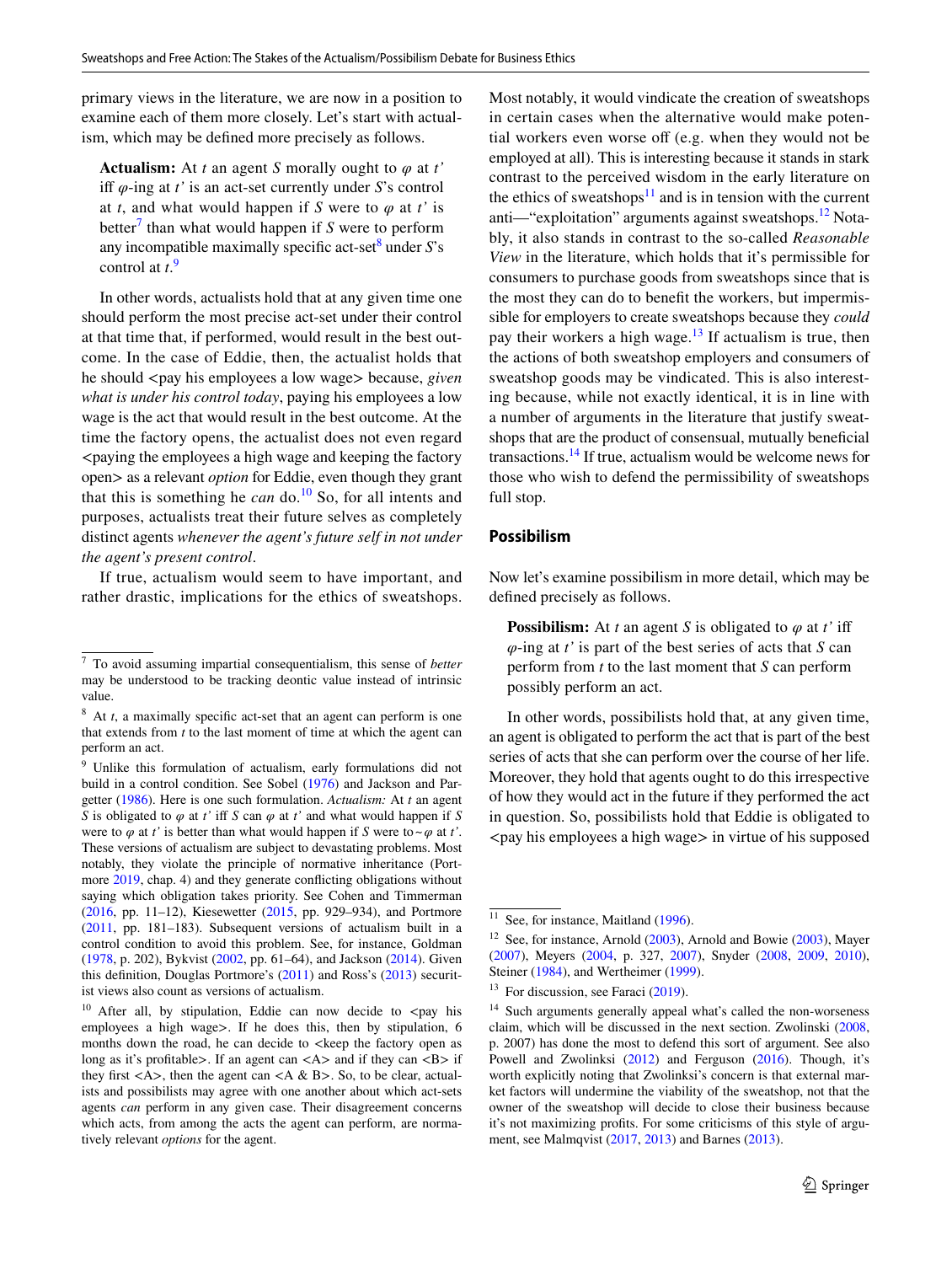obligation to both  $\langle$  pay his employees a high wage and keep the factory open>, which they regard as a relevant option for Eddie.<sup>15</sup> Possibilists, then, treat their future selves in the same way they treat their present selves. They regard their future selves as importantly distinct from other agents over which they also (at the present time) lack control.

As *Entrepreneurial Eddie* makes clear, possibilism is generally much more demanding of imperfect agents than actualism since possibilism requires agents to bring about the best outcome they can irrespective of the free (akratic or immoral) choices they would make in the future.<sup>[16](#page-3-1)</sup> If true, possibilism would also have important, and rather drastic, implications for the ethics of sweatshops. Most obviously, employers may be obligated to pay their workers high wages even at the expense of high proft margins. It would generally be morally wrong to create sweatshops when the employers *could* pay their workers a higher wage than they do, even if the workers' wage is the product of consensual, mutually benefcial transactions. More generally, employers and consumers may be obligated to perform beneficent acts, and not merely non-harmful<sup>17</sup> ones. If possibilism is true, then the most popular and infuential moral defenses of sweatshops may fail. This would be welcome news for those who wish to justify their intuitive judgments that sweatshop employers are doing something morally wrong.

In this section, we've reviewed actualism and possibilism in detail and highlighted the important implications of each view for the sweatshop debate. This raises the question of whether the ethicists who have contributed to the sweatshop literature are actualists, possibilists, or neither. In the next section, we examine what we take to be the seminal arguments in the contemporary literature on sweatshops and show how some arguments inadvertently presuppose (and others merely suggest) actualist assumptions, while others

inadvertently presuppose (and others merely suggest) pos-sibilist assumptions.<sup>[18](#page-3-3)</sup>

# **Business Ethicists on Sweatshops**

In this section, we start by providing a rather brief and general overview of some important articles in the literature, while also focusing on certain crucial moves that appear throughout a number of articles, and which deserve special attention.

#### **Arguments that are Possibilist in Spirit**

Perhaps the primary question about the ethics of sweatshops concerns whether employers (or companies) are morally obligated to provide wages above what local market conditions and employment transactions dictate. Or, as we've simplistically put the question up until now, should employers pay their employees a "high" wage? Those who have answered in the affirmative generally provided the following sorts of reasons in favor of their view. Though sweatshop laborers generally voluntarily and, at times, enthusiastically accept and beneft from the low wages provided, these laborers are nevertheless exploited when their wages fall below a morally acceptable minimum. Employers (and companies) arguably generally have the requisite knowledge and power to provide "high" wages (Arnold and Bowie [2003](#page-10-14)). Additionally, it is *possible* for companies to pay a high wage without making the situation morally worse. Indeed, higher wages can often make the situation morally better if continued high wages are accompanied by other sorts of actions. For instance, some conceive of a more just economy where market failures are not rewarded (Arnold and Hartman 2005). Others argue that it is possible for companies to efficiently absorb and spread out the costs of higher wages in various ways, such as limiting short-term profts. They also point out that there are good reasons to believe that increasing wages could, in certain conditions created by the owner, lead to (i) increased worker productivity, (ii) a positive marketing campaign, and (iii) ultimately increase longterm value production (Meyers [2004](#page-10-16)).

There are a variety of arguments in the sweatshop literature that are possibilist in spirit. Many, though not all, are unifed by the idea that sweatshop employers wrongfully

<span id="page-3-0"></span><sup>&</sup>lt;sup>15</sup> Possibilists then assume a principle of deontic logic known as "ought distributes through conjunction." This principle holds that if an agent *S* ought to do both A and B, then *S* ought to do A and *S* ought to do B. This principle is represented in the standard deontic logic system as follows:  $O(A \& B) \rightarrow O(A) \& O(B)$ . Versions of actualism that build in a control condition are consistent with this principle, while versions of actualism that don't are inconsistent with this principle.

<span id="page-3-1"></span><sup>&</sup>lt;sup>16</sup> There are exceptions, however. Actualism might require certain agents to make demanding sacrifces now (e.g. doing something unpleasant to develop a more altruistic character) in order to ensure that they do more good in the future. Possibilism, by contrast, wouldn't require such sacrifces. For discussion on the demandingness of actualism versus possibilism, see Timmerman ([2019\)](#page-11-17) and Timmerman and Swenson [\(2019](#page-11-18)).

<span id="page-3-2"></span><sup>&</sup>lt;sup>17</sup> Here *harm* should be understood to pick out the counterfactual comparative account of all things considered harm, which is the account of harm that seems to be assumed in the literature. For a discussion of this type of harm, see Timmerman [\(2016](#page-11-19)).

<span id="page-3-3"></span><sup>18</sup> Some arguments are also, in a sense, underspecifed and not committed to one view in the actualist/possibilist debate. However, in order to provide a fully robust defense of their view, they would have to take a stance on the debate.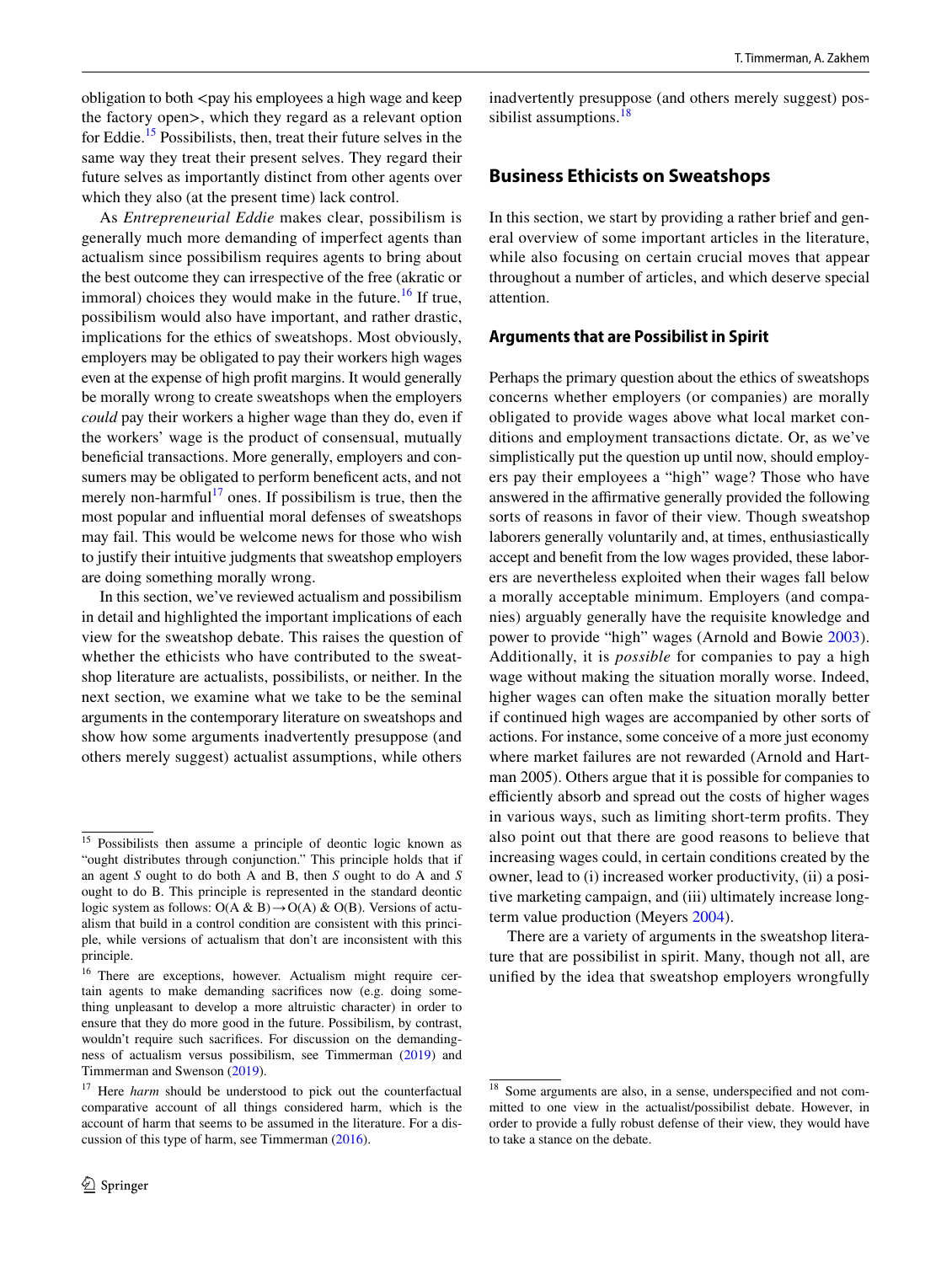*exploit* their employees in a way that is morally wrong.<sup>[19](#page-4-0)</sup> Exploitation may be thought to occur when the employer takes advantage of the employee by benefitting disproportionately from the product they together create (Meyers [2004,](#page-10-16) p. 327). This would be an instance of wrongful exploitation because the disproportionate beneft is suppos-edly unfair (Snyder [2010](#page-11-12), p. 188).<sup>[20](#page-4-1)</sup> Importantly, this exploitation is thought to be unfair even in cases in which both the employee and employer consent to the transaction, there are no negative externalities, and the arrangement makes both the employee and employer better off. David Faraci ([2019\)](#page-10-18) nicely captures this idea when explaining how this position is consistent with both deontological and consequentialist views. He frst considers a principle he refers to as D2, and which we'll refer to as *Unfair Distribution*.

**Unfair Distribution:** It is impermissible to distribute gains in welfare unfairly, unless fair distribution is impossible or otherwise impermissible (p. 176).

Faraci holds that employers have the option of consistently paying employees a high wage even though they wouldn't do so if they were to start a sweatshop. On the other hand, in defense of the so-called Reasonable View, Faraci holds that it's permissible for third parties to support sweatshops because they can't ensure "that [the employee] is hired and compensated" with a high wage (p. 176). Of course, the employer can ensure as much, so Faraci holds that employers are obligated to ensure that that their employees are consistently paid a high wage irrespective of how they would act in the relevant counterfactual situations.

Notice that each of these arguments focuses on what it's *possible* for employers (and companies) to do. Each argument entails that employers are obligated to continually pay their employees high wages independent of what employers (and companies) would otherwise do. As such, these arguments appear possibilist in nature. Though none of these authors explicitly commit themselves to possibilism, they inadvertently do so by (\*) assuming that it's a relevant option for employers (and companies) to continually pay their workers a high wage, and (\*\*) by arguing that employers are obligated to bring about this optimal outcome.

#### **Arguments that are Actualist in Spirit**

By contrast, those who have argued that companies ought not to raise wages above what markets dictate approach the question from a diferent angle. They seem to think that the central question as to what employers (and companies) ought to do turns on what would *actually* happen to sweatshop workers if they're employed at a low wage compared to what would *actually* happen to them if they weren't (Maitland [2001](#page-10-23)). They grant that it is certainly possible for a company to raise wages above what the market dictates, and some even grant that this would be better were employers (and companies) to do it. At the same time, they'll highlight the fact that businesses operate in a very competitive environment. *Ceteris paribus*, those who actually raise wages will be at a competitive disadvantage. If the employer does raise wages, they may then later decide to compensate for this lost profit opportunity (e.g. by significantly reducing wages, downsizing, or making other substantial cutbacks). <sup>[21](#page-4-2)</sup> The underlying thought behind these sorts of arguments seems to be that while it's possible (*perhaps* in ideal circumstances) for employers to continually pay their employees a high wage, they're permitted to pay them a low wage because, if they didn't, the workers would be even worse off. This could be because the potential employees wouldn't have jobs in the frst place, because consumers may then favor companies that pay the higher wages, hurting the worse-off workers, or because paying them a high wage would result in some other worse downstream effects. These problems help illustrate why some believe that paying workers the low wage dictated by the market is morally permissible. The basic thought is that it's permissible when it's preferable to what otherwise would happen.<sup>22</sup> Since each of these arguments focuses on the counterfactual question of how the sweatshop employees would fare were they not to be paid a low wage, such arguments appear actualist in nature. Though, notably, not every counterfactual consideration concerns the sweatshop owners' future self and *akrasia*, and not all considerations ft the structure of *Entrepreneurial Eddie*, which is but one

<span id="page-4-0"></span> $19$  See, for instance, Arnold and Bowie ([2003\)](#page-10-14), Faraci ([2019\)](#page-10-18), Meyers ([2004\)](#page-10-16), Sample [\(2003](#page-11-22)), Steiner ([1984\)](#page-11-13), Valdman ([2008,](#page-11-23) [2009](#page-11-24)), and Wertheimer [\(1999](#page-11-14)).

<span id="page-4-1"></span> $20$  Snyder ([2008,](#page-11-10) [2010\)](#page-11-12) also considers Kantian exploitation of using others as a mere means. For other heavily Kantian-esque critiques, see Bowie ([1999\)](#page-10-24), Hill ([2002\)](#page-10-25), Herman [\(2007](#page-10-26)), and Radin and Calkins ([2006\)](#page-11-20). We don't focus on Kantian critiques (or the Kantian aspects of the exploitation arguments) cited in this paper. Instead, our primary focus is on the broader, more theoretically neutral, exploitation arguments against sweatshops.

<span id="page-4-2"></span><sup>21</sup> One complication is that paying a high wage can result in a loss of market share and can sometimes ultimately cause the company to go out of business, only to be replaced by other companies that would be even more exploitative. This shows that questions about the ethics of sweatshops don't only hinge on answers to questions about the actualism/possibilism debate, but also on questions about collective action problems. For discussion of this issue in other contexts, see Kagan ([2011\)](#page-10-27) and Nefsky [\(2011](#page-11-21)) for a reply. The structural and collective action problems in markets can make the discretionary action of individual agents or companies inefective or at worst detrimental (Mayer [2007](#page-10-15)).

<span id="page-4-3"></span><sup>22</sup> Along similar lines, some have argued that companies may even be morally justifed in breaking the law if doing so is more attractive than any other available option (Powell and Zwolinski [2012\)](#page-11-16).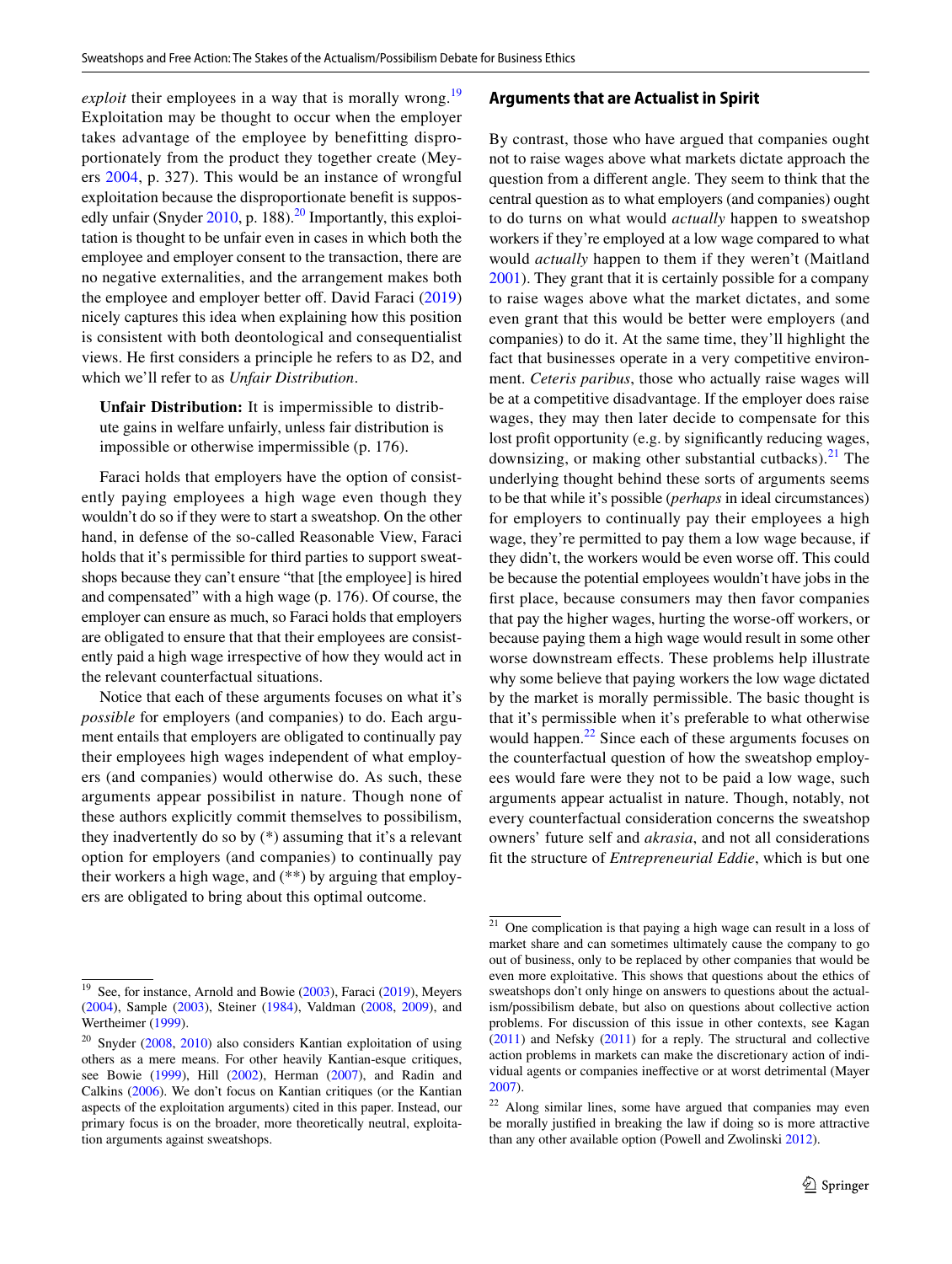example in the actualism/possibilism debate. Nevertheless, although none of these authors explicitly commit themselves to actualism, they inadvertently do so when they appeal to such counterfactual questions in assessing the permissibility of paying workers a low wage.

There are also a variety of arguments in the sweatshop literature that appear actualist in spirit, even if they do not necessarily commit the authors to actualism. Many, though not all, are unifed by an appeal to the non-worseness claim, which is formulated as follows.

**Non-worseness Claim:** It cannot be morally worse for A to interact with B than it is for A not to interact with B when the interaction is mutually benefcial, consensual, and free from negative externalities (Powell and Zwolinski [2012](#page-11-16), p. 469). $^{23}$  $^{23}$  $^{23}$ 

While the non-worseness claim is consistent with rejecting actualism, note that what is generally assumed to determine whether the interaction is benefcial is whether the agents in question *would* be better off if the transaction occurred than if it did not. It is this assumption, combined with the non-worseness claim, that makes such defenses in the literature appear actualist in nature. To illustrate, consider a case where sweatshop employees consent to work for low wages and imagine that there are no negative externalities that result from their employment. If, as it is assumed in the literature, it's permissible for potential sweatshop employers to *not* hire the sweatshop employees in the frst place and if, as it is assumed in the literature, sweatshop employees freely chose to work and are better off working than they would otherwise be,  $24$  the non-worseness claim entails that employers and employees are both acting permissibly. This is but one of many examples that can be constructed to illustrate the same point.

What's interesting is that pro-sweatshop arguments that appeal to the non-worseness claim are thought to provide a theory neutral defense of sweatshops (Faraci [2019\)](#page-10-18). In one sense, this is true. After all, such arguments are consistent with various versions of deontology, consequentialism, contractualism, and virtue ethics. In another sense, however, they aren't theory neutral because they appear to be actualist in nature. Though none of these authors explicitly commit themselves to actualism, they inadvertently do so once they assume that the permissibility of creating sweatshops depends, in part, on how well of sweatshop employees would otherwise fare.

To be clear, possibilists and actualists *can* agree that <paying employees a high wage and keeping the factory open as long as it is proftable> is the optimal situation, though not everyone even agrees about this. Since companies and their respective management teams can continually pay their employees a high wage, possibilists conclude that they are obligated to do so, so long as this is what would bring about the best outcome. This seems to have a certain degree of intuitive appeal and, as we've seen, many business ethicists seem to be in this camp. Although receiving a high wage is theoretically optimal, given how well sweatshop employees would otherwise fare, actualists conclude that companies (or employers) are not obligated to provide such a wage. Indeed, they shouldn't if it will only make employees worse off in the long run. Both actualist and possibilist positions seem to have a degree of intuitive appeal. As we will argue in the next section, however, there is good reason to believe that both actualist and possibilist views are false.

# **Where Actualist and Possibilist Arguments Go Wrong**

What seems paradoxical about the actualism and possibilism debate is that both of these mutually exclusive views seem to be getting at something important and true. Moreover, as we will argue shortly, both views also seem to be committed to deeply implausible claims. In this section we reveal the implausible commitments of each position, both generally and specifically with respect to the sweatshop debate.<sup>25</sup> Then, in the fnal section, we use the lessons to be gleamed from actualism's and possibilism's shortcomings to motivate an alternative view, viz.—hybridism, and explore its implications for the sweatshop debate.

#### **What's Wrong with Possibilism?**

Possibilism is subject to one particularly difficult objection. Since facts about how agents would freely act in the future plays no role in determining possibilism's verdicts, it generates action-guiding obligations that, if acted on, would result in the worst possible outcome. We can state the objection more precisely as follows.

**The Worst Outcome Objection:** Possibilism entails that an agent *S* can have an action-guiding obligation to φ even when φ-ing entails that *S* would perform an

<span id="page-5-0"></span> $\frac{23}{23}$  See also Barnes ([2013,](#page-10-22) p. 159), Faraci ([2019,](#page-10-18) p. 2), Snyder ([2009\)](#page-11-11), Zwolinski's [\(2007](#page-11-25), pp. 708–710; [2008](#page-11-15), pp. 357–360), and Wertheimer [\(1999](#page-11-14), pp. 289–293).

<span id="page-5-1"></span><sup>&</sup>lt;sup>24</sup> For arguments that sweatshop workers do not receive a net benefit from their employment, or did not freely choose to be employed, see Arnold [\(2001](#page-10-28)), Kates ([2015\)](#page-10-29), and Miller [\(2003](#page-10-30)).

<span id="page-5-2"></span><sup>&</sup>lt;sup>25</sup> For a very detailed overview of all of the important objections to actualism and possibilism, ones that go beyond the scope of this paper, see Timmerman and Cohen ([2019,](#page-11-26) Sects. 2.5, 3.4, and 3.5).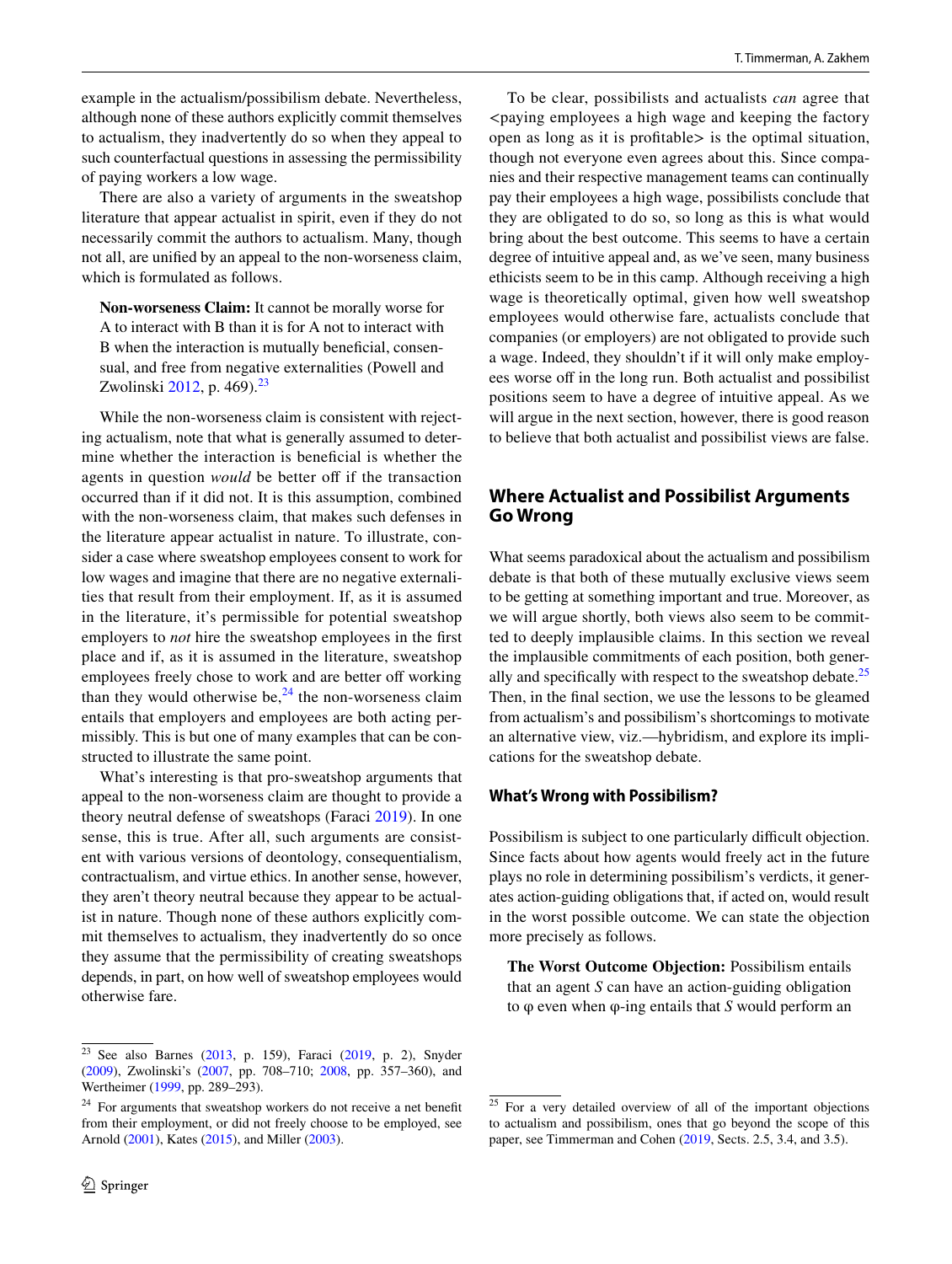act-set that is deeply morally wrong and that is worse than the act-set *S* would perform if *S* were to  $\sim \varphi$ .<sup>[26](#page-6-0)</sup>

This consequence is especially unpalatable in cases where the diference is goodness between the best and second best outcome is slight, yet the diference between the second best and worst outcome is large. For instance, consider a variation of *Entrepreneurial Eddie*, where the potential employees are in especially dire straits and whose only hope of being lifted out of extreme poverty is to fnd steady employment. As before, if Eddie were to <pay his employees a high wage>, he would <close the factory after 6 months> failing to lift anyone out of extreme poverty. However, now let's suppose that if Eddie were to <pay his employees a *very near* high wage<sup>27</sup>>, he would <keep the factory open as long as it's proftable>, which we can assume will permanently lift everyone out of poverty, signifcantly improving their lives. Possibilism entails that Eddie should now choose to pay his employees the ever so slightly higher wage even though, no matter what else he intends to do now, this would result in complete disaster for all of his employees. Possibilism entails this even though Eddie could now choose to pay his employees something very near a high wage, which would result in a near optimal outcome for everyone.

The problem gets worse if it is additionally assumed (as it often is in possibilist exploitation arguments)<sup>[28](#page-6-2)</sup> that it's permissible for the employee to not hire anyone in the frst place. If possibilism is true, Eddie could reason as follows. "If I open a factory, I'll do something wrong (i.e. pay people just below the morally acceptable salary). If I don't open a factory, I won't do anything wrong. I don't want to do anything wrong, so I won't open a factory." But now everyone is worse off as a result, so something seems to have gone wrong.<sup>[29](#page-6-3)</sup> How could morality prohibit an action that is better for everyone and worse for no one, while permitting an alternative action that is worse for everyone and better for no one? This consideration has lead Arneson [\(2013\)](#page-10-31) and McMahan [\(2018\)](#page-10-32) to hold that it must be acceptable for Eddie to pay his employees less than a high wage. Others, such as Pummer ([2019\)](#page-11-27), have tried to avoid this problem by endorsing something roughly in the vein of hybridism, which will

be discussed in Sect. 4.3. Everyone, however, should want to avoid the possibilist conclusion that Eddie has an actionguiding moral obligation to act in a way that will bring about the worst possible outcome.

#### **What's Wrong with Actualism?**

Actualism's verdicts are determined, in part, by how agents would freely act in the future, and so they avoid the *Worst Outcome Objection*. However, actualism is subject to two distinct, comparably troubling, objections. First, and most straightforwardly, actualism allows agents to avoid incurring obligations when they're disposed to behave badly. But agents shouldn't get out of having to do good things because they're disposed to do bad things. This objection may be formulated more precisely as follows.

**The Not Demanding Enough Objection:** Actualism permits an agent *S* to avoid incurring any moral obligation to *φ*, which S can easily fulfll, in virtue of *S*'s rotten moral character.<sup>[30](#page-6-4)</sup>

This consequence is especially unpalatable in cases where the diference is goodness between the best and second best outcome is very large, yet the diference between the second best and worst outcome is very small. To illustrate, consider another variation of *Entrepreneurial Eddie*. This time Eddie has the opportunity to vastly improve working conditions in ways that would save many lives at the expense of losing mere pennies in proft a month. However, were Eddie to agree to this opportunity, let's suppose he would later become angry at the thought of losing proft and cancel the changes just before they take place. This would be worse than turning down the changes from the get-go because Eddie would get his employee's hopes up if he frst agrees to the changes, and then prevents them from taking place. According to actualism, Eddie avoids incurring an obligation to improve working conditions simply because he is disposed to later prevent those very changes. But this seems to be an implausible result. Agents' dispositions to do wrong shouldn't allow them to avoid incurring obligations to do good.

Not only does actualism allow agents to avoid incurring obligations to do good, but it can also sanction bad behavior, requiring agents to perform seemingly terrible acts. We can formulate this objection more precisely as follows.

**The Bad Behavior Objection:** Actualism prescribes bad behavior, and acting on such prescriptions pre-

<span id="page-6-0"></span> $\frac{26}{10}$  This objection is raised in Goldman [\(1976](#page-10-34), pp. 469–70), Woodard ([2009,](#page-11-29) pp. 219–220), Portmore ([2011,](#page-11-1) p. 211), and Timmerman and Cohen [\(2016](#page-11-7), p. 674).

<span id="page-6-1"></span> $27$  Take whatever the minimally morally acceptable wage is and suppose that its one cent less than that. If the boundaries for a morally acceptable wage are vague, then suppose it is one cent less than the smallest wage that is indeterminately neither acceptable nor unacceptable.

<span id="page-6-2"></span><sup>28</sup> Every paper we've cited that discusses the non-worseness claims make this assumption.

<span id="page-6-3"></span> $29$  For further discussion of this problem, see Horton ([2017,](#page-10-35) [2019](#page-10-36)), McMahan ([2018\)](#page-10-32), and Pummer [\(2019](#page-11-27)).

<span id="page-6-4"></span><sup>&</sup>lt;sup>30</sup> This objection is raised in Jackson and Pargetter [\(1986](#page-10-1), p. 240), Zimmerman ([2006,](#page-11-28) p. 156), Portmore ([2011,](#page-11-1) p. 207), Baker [\(2012](#page-10-33), pp. 642–3), and Timmerman ([2015,](#page-11-6) pp. 1512–1513).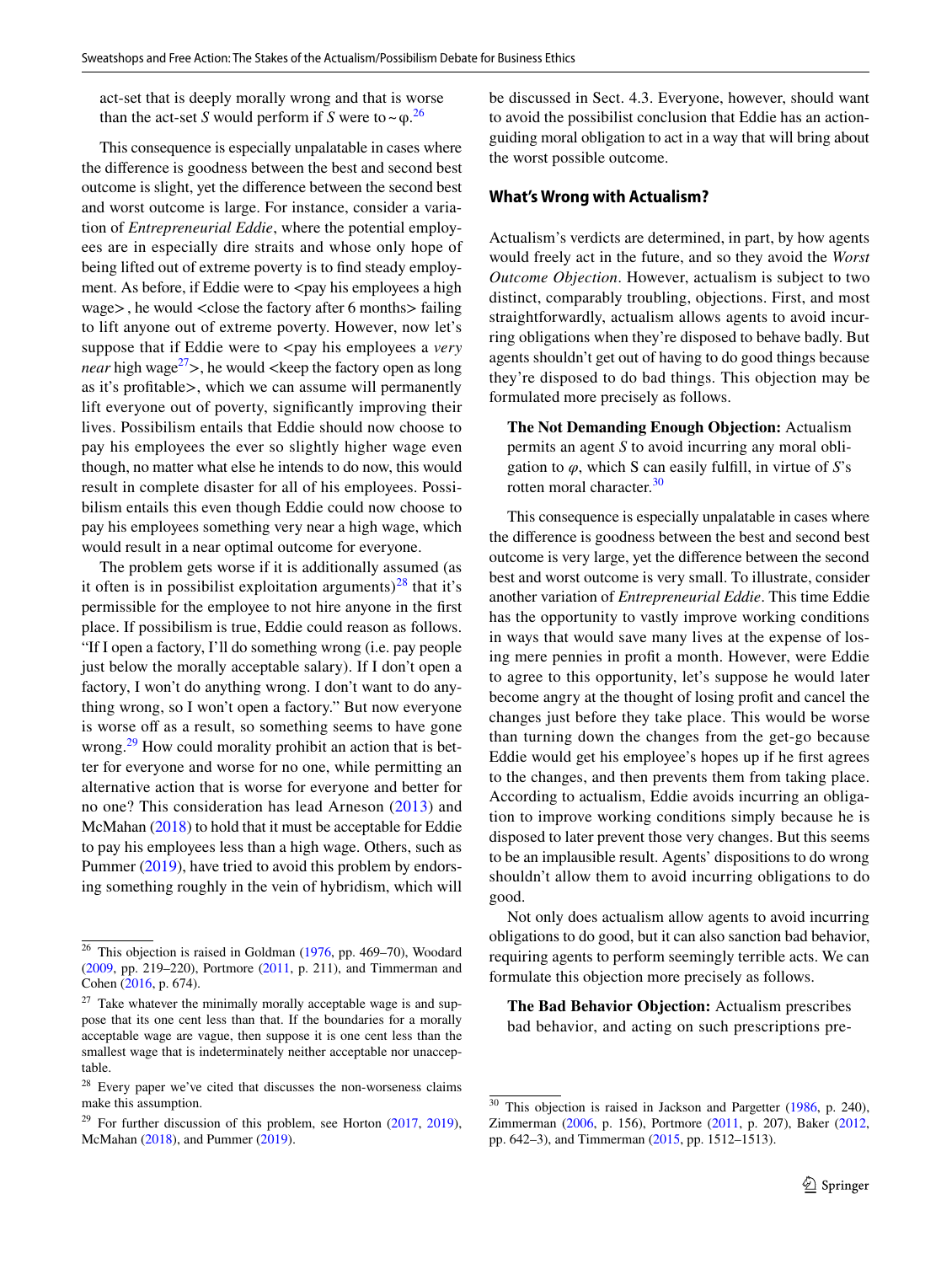sumably renders $31$  an agent *S* immune from moral criticism, even when *S* can easily refrain from such behavior.<sup>[32](#page-7-1)</sup>

To see why actualism has this implication, imagine a rather graphic variation of the *Entrepreneurial Eddie* example. Suppose that Eddie is prone to fits of rage when he thinks his employees aren't working hard enough. If Eddie murders an employee in a ft of rage tonight, he'll calm his nerves and murder no one tomorrow. However, if he bypasses the chance to murder anyone tonight, he'll decide to murder two of his employees tomorrow.<sup>[33](#page-7-2)</sup> Actualism entails that Eddie is obligated to murder one of his employees tonight, which clearly seems to be the wrong result. Notice that actualism has this implication even though Eddie *can* refrain from murdering anyone by frst choosing to refrain from committing murder tonight and, once tomorrow rolls around, again choosing to refrain from committing murder.

It's worth noting that Powell and Zwolinski ([2012](#page-11-16)) consider a similar sort of case when they consider objections to their (actualist-esque) defense of sweatshops. They imagine someone in a boat offering to rescue another drowning person for the sum of \$10,000 (p. 466). If the person in the boat would otherwise let the person drown, as is assumed in Powell and Zwolinski's example, actualism entails that they are obligated to extort \$10,000 from the drowning person. Interestingly, Powell and Zwolinski wish to avoid this conclusion and hold that the rescuer is obligated to save the drowning person because, in demanding \$10,000 for a simple rescue mission, they're "taking wrongful advantage" of their monopoly on the means of rescue and not treating the person needing to be rescued with the respect they deserve (p. 466). This possibilist (and seemingly Kantianesque) response on their part seems to be in tension with the arguments they made about sweatshops that appear actualist in nature. Moreover, their attempt at identifying a morally relevant diference between the rescue case and potentially analogous sweatshop cases is unconvincing (pp. 466–467). Sweatshop owners may also take advantage of their monopoly on the means of "rescue" (i.e. employment) and consequently exhort workers by paying them the bare minimum they can.

Fortunately, looks can be deceiving, and there needn't even be a tension in their arguments, or so we'll now

suggest. Our criticisms notwithstanding, we understand Powell and Zwolinksi's desire to appeal to both actualism and possibilism in their arguments. Though, as formulated, these views are mutually exclusive, yet they both seem to be getting at an important truth. This is why the debate seems so paradoxical. Though, as we demonstrated in this section, each view seems to have implausible commitments as well. This appears to be bad news for the actualist and possibilist arguments in the literature. We believe each of these positions should be rejected. However, there may yet be hope for *something like* those positions. In the next section, we articulate and provide a prima facie defense of a form of hybridism, one which captures what seems compelling about both actualism and possibilism, yet which aims to avoid the implausible commitments of each.

# **A Hybridist Approach to the Ethics of Sweatshops**

To correctly diagnose the problems with actualism and possibilism, we should start by recognizing that each view posits a single ought, and each of these oughts leads to seemingly unpalatable consequences in various actualist/possibilist (sweatshop) cases. In order to avoid these problems, then, a view will either need to posit a single ought that generates the correct verdicts in all actualist/possibilist cases or posit multiple oughts that together can generate the correct verdicts in actualist/possibilist cases. We are uncertain about the viability of the frst option. Yet we are optimistic about the viability of the second option. In what follows, we defend our favored version of hybridism, referred to as *single obligation hybridism*, which posits two distinct moral "oughts," one actualist in nature and one possibilist in nature. $34$  Given the space available in this article, we do not aim to provide a decisive argument in favor of single obligation hybridism. Rather, our goal is to provide a defeasible argument for our favored view by illustrating how it can avoid the problems identifed for actualism and possibilism. In doing so, we will also clarify its implications for the sweatshop debate, and rebut the most salient objections.

According to single obligation hybridism there are two moral oughts; one is the ought of *moral obligation* and the other is a *practical moral ought*, one that tells agents what *to do* in light of their moral shortcomings. Acting in accordance with this practical moral ought will minimize the number of wrong actions agents freely perform over the course of their life. These oughts will only diverge in cases in which an imperfect moral agent is disposed to perform a wrong action

<span id="page-7-0"></span> $31$  This is not strictly entailed by actualism, but it is entailed by actualism coupled with widely accepted axioms about moral blameworthiness. For more on this, see Timmerman and Swenson ([2019\)](#page-11-18).

<span id="page-7-1"></span> $32$  This objection is raised in the literature by Ross [\(2013](#page-11-9)), Timmerman and Cohen [\(2016](#page-11-7)), and Zimmerman ([2017,](#page-11-30) p. 121).

<span id="page-7-2"></span><sup>&</sup>lt;sup>33</sup> This case is structurally identical to the Bobby Knight example given in Norcross [\(2005](#page-11-31), pp. 65–168).

<span id="page-7-3"></span><sup>&</sup>lt;sup>34</sup> For ease of exposition, we will use the term hybridism to refer specifcally to single obligation hybridism throughout the paper.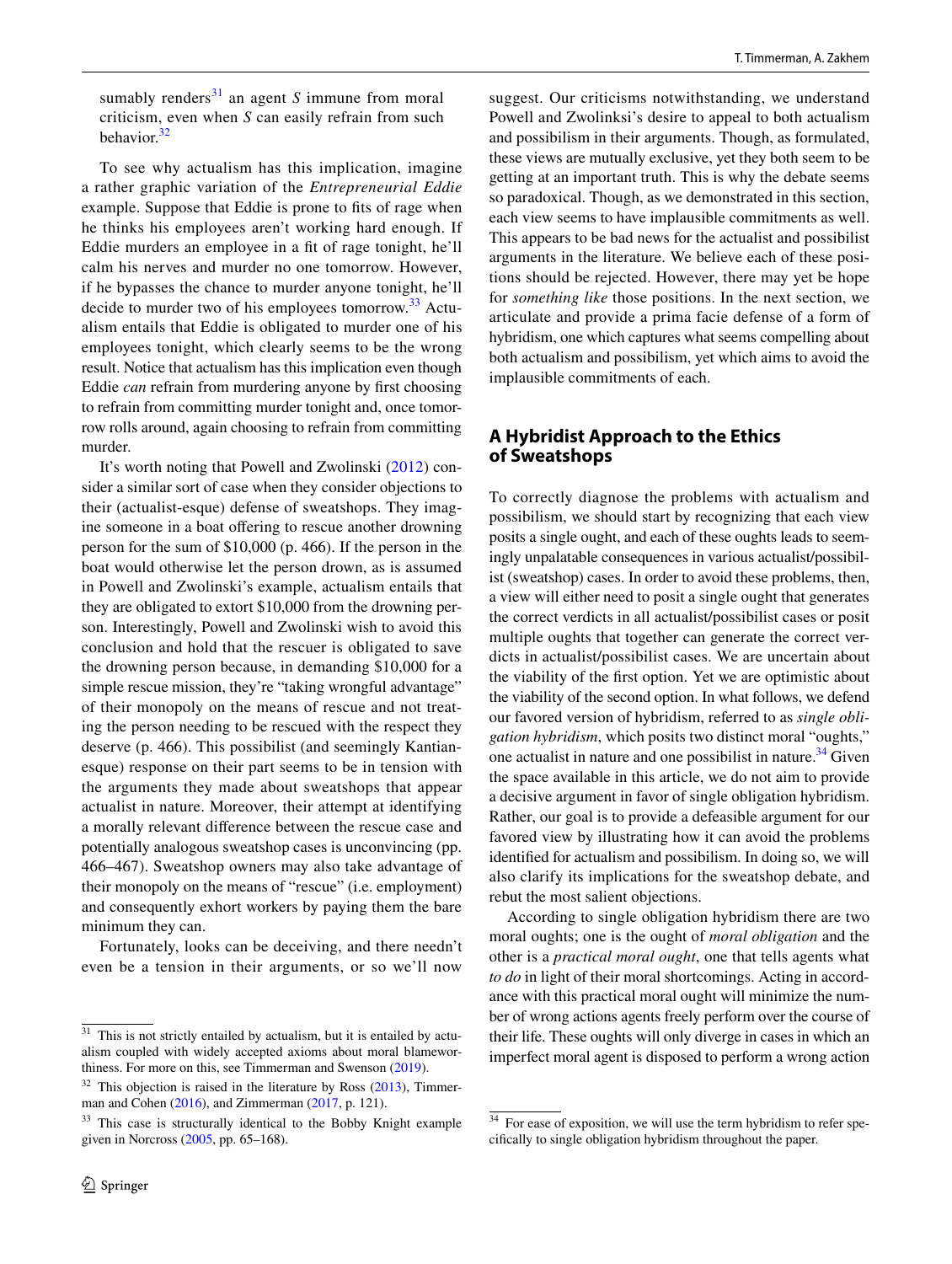in more than one counterfactual situation. To be sure, both oughts are moral oughts. It's just that one moral ought tracks moral obligation, while the other tracks how imperfect moral agents should act in order to minimize the amount of wrong actions they freely perform.[35](#page-8-0)

Again, we cannot provide a complete defense of hybridism in this section, though we can provide the core of our defense in the space we have. $36$  Our more important goal in this section is to explore hybridism's implications for questions about the ethics of sweatshops. Stated briefy, hybridism provides reason to accept that certain exploitation arguments correctly identify owner's moral obligations with respect to sweatshops, but it also allows that such employers may have most practical moral reason to open sweatshops. In line with the so-called Reasonable View, consumers may be morally and practically permitted to purchase goods from sweatshops because that is the best outcome they can bring about. So, to put it a bit simplistically, one possible upshot of hybridism is that, morally speaking, the exploitation arguments track employers' moral obligations, while the non-worseness arguments (at least sometimes) track what employers ought morally to do in a practical sense. Finally, the Reasonable View tracks the employers' practical moral ought, and consumers' moral and practical obligations.

Now that we have provided a general overview of what is to come, we are in a position to get to the more detailed defense of our position. Single obligation hybridism may be formulated more precisely as follows*.* [37](#page-8-2)

#### **Single Obligation Hybridism (SOH)**

- (I) *Possibilist Moral Obligation*: At *t* an agent *S* has a possibilist moral obligation to  $\varphi$  at *t'* iff  $\varphi$ -ing at *t'* is part of the best series of acts that *S* can perform from *t* to the last moment that *S* can possibly perform an act.
- (II) *Actualist Practical Moral Ought*: At *t* an agent *S* has most practical moral reason to  $\varphi$  at *t'* iff  $\varphi$ -ing at *t'* is under *S's* control at *t* and  $\varphi$ -ing at *t'* is either (i) identical to the maximally specifc possibilist obligation that *S* has at *t*, (ii) a rationally permissible supererogatory act, or (iii) is the least rationally impermissible, all things considered, act-set presently under *S*'s control at *t*. There is an act-set that satisfes (iii) if no act-set presently under *S*'s control at *t* satisfes conditions (i) or (ii).

While this defnition of SOH is rather technical, the basic idea is quite simple, and can be illustrated by considering its applications in *Entrepreneurial Eddie*. As in the original version of the case, suppose that the act-sets Eddie can perform are ranked from best to worst as follows.

 $X - \langle Pay \rangle$  his workers a high wage and keep the factory open as long as it's proftable>.

 $Y - \langle Pay \rangle$  his workers a low wage and keep the factory open as long as it's proftable>.

 $\mathbb{Z}$  –  $\langle$ Pay his workers a high wage and close the factory after 6 months>.

Suppose, again, that if Eddie were to freely decide to <pay his workers a high wage> he would later freely decide to <close the factory after 6 months> no matter what he intends to do at the time he decides to  $\langle$ pay his workers a high wage >.

In this case, hybridism entails that Eddie has a possibilist moral obligation to <pay his workers a high wage> and also to  $\leq$ keep the factory open as long as it's profitable>. This is because the possibilist obligation, which picks out the criterion of right, holds that agents are obligated to perform each act that is part of the best series of acts they can perform over the course of their lives. The possibilist obligation can also serve to ground reactive attitudes. On plausible accounts of blameworthiness, Eddie can be blameworthy to the extent he culpably fails to pay his employees the high wage. This feature of the view allows hybridism to be immune from the *Not Demanding Enough Objection* and from the *Bad Behavior Objection*. It can also capture what proponents of exploitation arguments want to capture. In paying his employees such a low wage, Eddie is wrongfully exploiting his employees and can be morally criticizable for doing so.

<span id="page-8-0"></span><sup>&</sup>lt;sup>35</sup> The terminology of a "moral practical ought" is a bit tricky, in part, because the phrase "practical ought" is used in diferent ways in the literature and, in part, because we are identifying a unique kind of moral practical ought. So, we want to take care to specify exactly how we are using the term. Both oughts in hybridism are moral oughts, and so both concern what an agent morally ought to do. The possibilist ought tells the agent which action is morally required of them at the time(s) in question. The actualist ought tells the agent which action will, at the time(s) in question, result in the least amount of moral wrongdoing over the course of their lives. Since these are both moral oughts, they are in the same domain as one another, and in a diferent domain what whatever non-moral oughts there are. Hybridism takes no stance about how to weigh the oughts in various domains, or in the role that these moral oughts play in determining what one has most reason, all things considered, to do.

<span id="page-8-1"></span><sup>&</sup>lt;sup>36</sup> Hybridism has been defended at length in the literature. See Timmerman [\(2015](#page-11-6)), Timmerman and Cohen ([2016\)](#page-11-7), and Cohen and Timmerman (forthcoming).

<span id="page-8-2"></span><sup>37</sup> We are using the term *obligation* narrowly as shorthand for *moral obligation* and the term *ought* broadly to refer to any claim about how one should act within any normative domain. So, a moral obligation is one type of moral ought, while a practical moral ought is another type of moral ought. We could also speak of what one prudentially ought to do, what one legally ought to do, and so on. This formulation of SOH is a simplifed version of the one given in Timmerman and Cohen  $(2016, pp. 682–683)$  $(2016, pp. 682–683)$  $(2016, pp. 682–683)$ . The simpler version of SOH suffices for the purposes of this paper, however, since none of our arguments hinge on the issues addressed in the more complex defnition.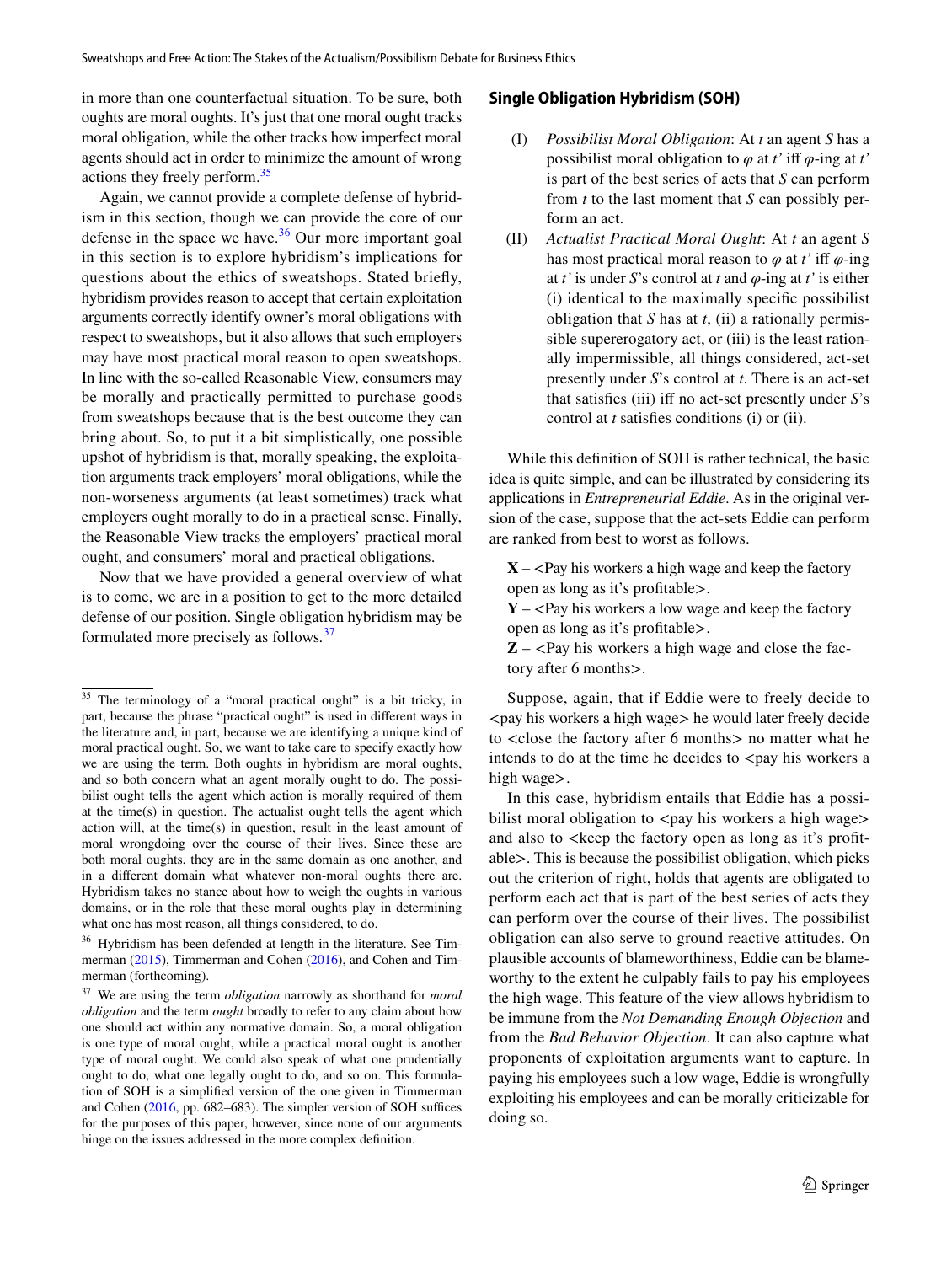At the same time, hybridism is immune from the *Worst Outcome Objection* because only the actualist moral ought is action-guiding. The actualist practical moral ought prescribes performing the act that would result in the best outcome *from among the set of acts presently under the agent's control*. [38](#page-9-0) Sometimes this is identical with the possibilist obligation and sometimes it isn't. This practical moral ought then serves the purpose of minimizing wrongdoing in light of one's moral shortcomings. One should act in accordance with this ought insofar as one should care about minimizing the amount of wrongdoing they freely perform over the course of their life.[39](#page-9-1) So, in *Entrepreneurial Eddie*, hybridism entails that Eddie practically morally ought to  $\langle$  pay his employees a low wage> because, of all the outcomes under his present control,  $\langle$  paying his employees a low wage> will bring about the best outcome. This is because, no matter what Eddie's current intentions are, he will freely Z if he now <pays his employees a high wage> and freely Y if he now  $\langle$  pays his employees a low wage $>$ .<sup>[40](#page-9-2)</sup> In essence, hybridism tells Eddie to perform a wrong act now (i.e. pay his employees a low wage) in order to prevent himself from performing an even worse act later (i.e. closing the factory after 6 months, leaving everyone destitute). Stated over simplistically, hybridism tells people to act like actualists, even though they're obligated to act like possibilists.

The actualist ought feature of hybridism captures what proponents of the Reasonable View want to capture in their arguments. It also captures *something* like what proponents of the non-worseness principle want to capture in their arguments. That is, hybridism allows that in some sense it's often (though not always) better for sweatshop employers to pay their employees a low wage than not to and, as such, third parties should not attempt to prevent sweatshops from coming into existence. Furthermore, in line with both views, hybridism allows that consumers may permissibly purchase sweatshop goods.

To be sure, hybridism won't capture everything that proponents of the Reasonable View and non-worseness principle want to capture, and not all real life considerations will map on to various actualist/possibilist cases. Contrary to the Reasonable View, hybridism entails that the thing to do for sweatshop employers is to create sweatshops. Even though this is morally wrong, the alternative to them creating sweatshops is sometimes even worse. Notice this means that the Reasonable View is subject to the Worst Outcome objection. This consideration makes us think that it's the so-called Reasonable View, and not hybridism, that is in need of amendment. Contrary to defenders of the non-worseness principle, hybridism allows that it can be wrong for sweatshop employers to exploit their employees even though doing so can be the result of a voluntary, mutually benefcial transaction. At least, hybridism allows this given the ranking of outcomes we've provided above. We believe these rankings are plausibly the correct ones for reasons given by defenders of exploitation arguments. As such, we think defenders of the non-worseness principle should slightly revise their view to be consistent with both hybridism and the ranking of outcomes we've provided. However, we recognize that there is reasonable disagreement about the issue of how to rank the outcomes. This is not a problem for our argument, though, since hybridism can generate the verdicts in line with those defended by proponents of the non-worseness principle. To do this, one would simply need to provide a diferent ranking of the outcomes, one where  $(Y \ge X)$ . We take this to be a feature, not a bug, of hybridism.

To sum up, hybridism captures what seems right about actualism and possibilism, while avoiding the problems that plague each view. This resolves the paradox of actualist/possibilist cases. It also supports what we take to be a plausible and heretofore overlooked view about the ethics of sweatshops. Specifcally, hybridism allows that it's permissible for consumers to purchase goods from sweatshops, impermissible for employers to run sweatshops, even though this may be what they have most practical moral reason to do, and impermissible for third parties to prevent the existence of sweatshops when, and because, preventing the existence of sweatshops would bring about an even worse outcome.

<span id="page-9-0"></span><sup>&</sup>lt;sup>38</sup> We are not claiming that this is the sense of ought that actualists had in mind when formulating their view. They were indeed referring to the ought of moral obligation. Rather, we are only claiming that there is (defeasible) reason to accept the two oughts of hybridism, as we've formulated it, over either actualism or possibilism. Accepting hybridism avoids the three problems we've identifed for other views, while retaining the elements that seem plausible about both actualism and possibilism, or so we argue.

<span id="page-9-1"></span><sup>&</sup>lt;sup>39</sup> We wish to note that hybridism does not assume the truth or falsity of moral rationalism, viz.—the view that if one is morally obligated to φ, then they are rationally required to φ. *If* moral rationalism is true, and if one's practical moral ought conficts with the ought of moral obligation, then it follows that acting in accordance with one's practical moral obligation will entail that one is doing something irrational. At the same time, in cases with this structure, the true counterfactuals of freedom will guarantee that acting in accordance with one's moral obligation will also entail that one will eventually acts irrationally. They need not act irrationally, but the true counterfactuals of freedom entail that they will freely choose to do so at some point. One of us is sympathetic to such a view for reasons given in Timmerman and Swenson [\(2019](#page-11-18), § VII), but hybridism explicitly remains neutral with respect to this question. It is consistent with views that do, and don't, allow that doing what we morally ought to do can be irrational. We take this to be a feature, not a bug, of hybridism.

<span id="page-9-2"></span><sup>40</sup> For very helpful written and verbal feedback on earlier versions of this paper, we would like to thank Daniel Palmer, Geofrey Sayre-McCord, Kenneth Silver, and participants at the 2019 Philosophy, Politics, and Economics conference.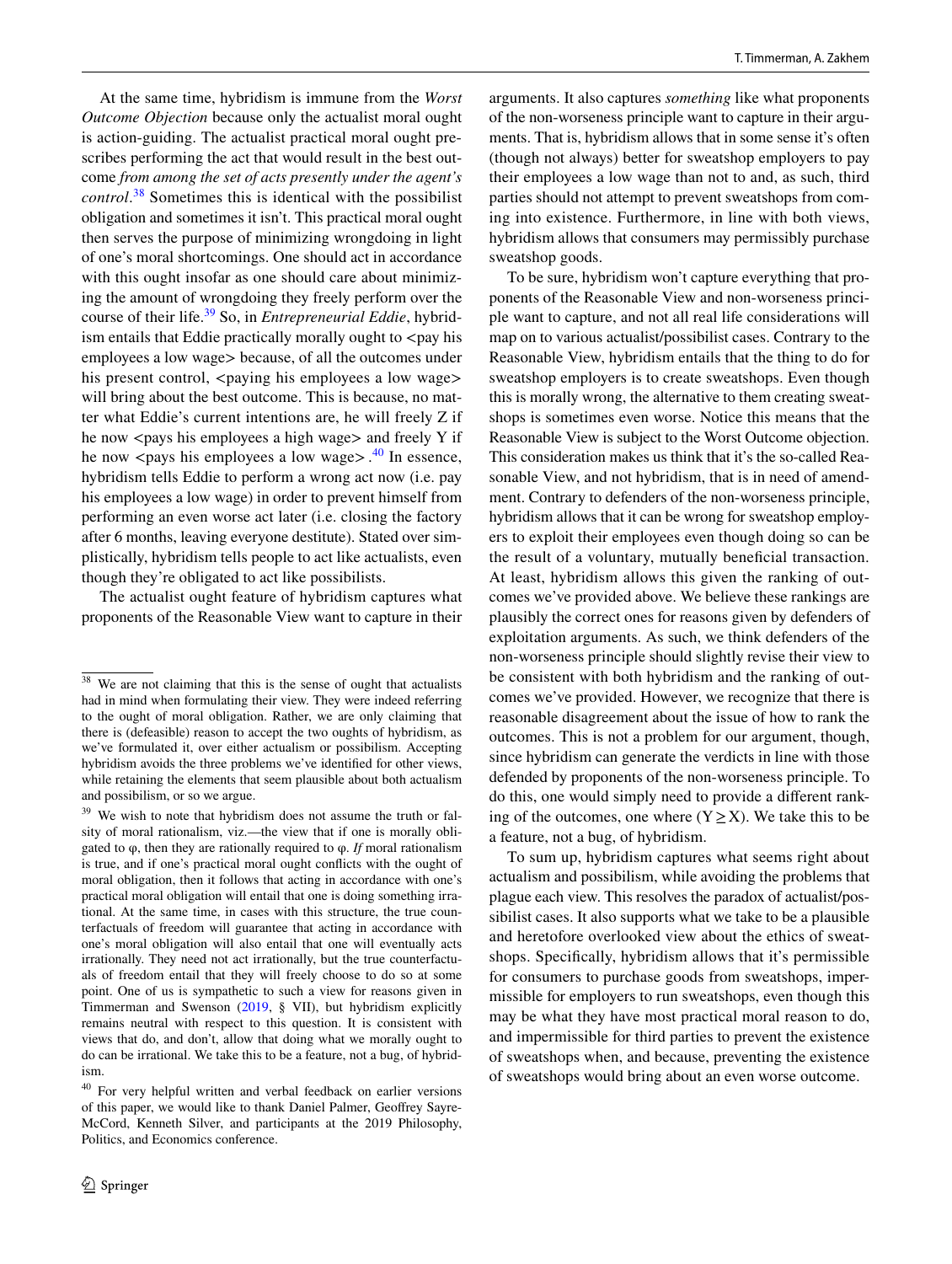## **Conclusion**

We have aimed to accomplish a few important goals with this paper. First, focusing on questions about the ethics of sweatshops, we brought to light the overlooked interdependence between the actualism/possibilism debate and the business ethics literature. In doing so, we examined some seminal arguments in the sweatshop literature and drew out their implicit actualist or possibilist assumptions. Second, we reviewed the problems that plague both actualism and possibilism and, as a consequence, the problems inherited by the arguments in the sweatshop literature that implicitly assume either actualism or possibilism. Third, we proposed and made a prima facie case for an alternative view known as single obligation hybridism. This form of hybridism retains what seems right about actualism and possibilism, yet avoids the problems that plague each view and, in our estimation, supports an extremely plausible set of verdicts about the ethics of sweatshops.

#### **Compliance with Ethical Standards**

**Conflicts of interest** The authors declare that they have no confict of interest.

**Informed consent** Not applicable, as there was no empirical research conducted for this article.

**Research Involving Human Participants and/or Animals** None.

# **References**

- <span id="page-10-31"></span>Arneson, R. (2013). Exploitation and outcome. *Politics, Philosophy and Economics, 12*, 392–412.
- <span id="page-10-28"></span>Arnold, D. (2001). Coercion and moral responsibility. *American Philosophical Quarterly, 38*, 53–67.
- <span id="page-10-13"></span>Arnold, D. (2003). Exploitation and the sweatshop quandary. *Business Ethics Quarterly, 13*, 243–256.
- <span id="page-10-14"></span>Arnold, D., & Bowie, N. (2003). Sweatshops and respect for persons. *Business Ethics Quarterly, 13*(2), 221–242.
- <span id="page-10-4"></span>Arrington, R. (1982). Advertising and behavior control. *Journal of Business Ethics, 1*, 3–12.
- <span id="page-10-33"></span>Baker, D. (2012). Knowing yourself—And giving up on your own agency in the process. *Australasian Journal of Philosophy, 90*, 641–656.
- <span id="page-10-22"></span>Barnes, M. R. (2013). Exploitation as a path to development: Sweatshop labour, micro-unfairness, and the non-worseness claim. *Ethics and Economics, 10*, 26–43.
- <span id="page-10-24"></span>Bowie, N. (1999). *Business ethics: A Kantian perspective*. Hoboken, NJ: Wiley.
- <span id="page-10-10"></span>Bykvist, K. (2002). Alternative actions and the spirit of consequentialism. *Philosophical Studies, 10*, 45–68.
- <span id="page-10-7"></span>Cariani, F. (2016). Consequence and contrast in deontic semantics. *Journal of Philosophy, 113*, 396–416.

<span id="page-10-2"></span>Carlson, E. (1995). *Consequentialism reconsidered*. Dordrecht: Kluwer.

- <span id="page-10-8"></span>Cohen, Y., & Timmerman, T. (2016). Actualism has control issues. *Journal of Ethics and Social Philosophy, 10*, 1–18.
- Cohen, Y. & Timmerman, T. (forthcoming). Actualism, possibilism, and the nature of consequentialism. In D. Portmore (ed.), The Oxford handbook of consequentialism, Oxford University Press, NY.
- <span id="page-10-18"></span>Faraci, D. (2019). Wage exploitation and the nonworseness claim: Allowing the wrong, to do more good. *Business Ethics Quarterly, 29*(2), 169–188.
- <span id="page-10-19"></span>Ferguson, B. (2016). The paradox of exploitation. *Erkenntnis, 81*, 951–972.
- <span id="page-10-34"></span>Goldman, H.S. [now Holly M. Smith]. (1976). Dated rightness and moral imperfection. *The Philosophical Review*, *85*, 449–487.
- <span id="page-10-0"></span>Goldman, H. S. [now Holly M. Smith]. (1978). Doing the best one can. In A. Goldman & J. Kim (eds.), Value and morals: Essays in honor of William Frankena, Charles Stevenson, and Richard Brandt, (pp. 185–214). D. Reidel, Dordrecht, the Netherlands.
- <span id="page-10-26"></span>Herman, B. (2007). *Moral literacy*. Cambridge, MA: Harvard University Press.
- <span id="page-10-25"></span>Hill, T. (2002). *Human welfare and moral worth: Kantian perspectives*. NY: Clarendon Press.
- <span id="page-10-3"></span>Holley, D. (1998). Information disclosure in sales. *Journal of Business Ethics, 17*, 177–187.
- <span id="page-10-35"></span>Horton, J. (2017). The all or nothing problem. *The Journal of Philosophy, 114*, 94–104.
- <span id="page-10-36"></span>Horton, J. (2019). The exploitation problem. *The Journal of Political Philosophy, 27*(4), 469–479.
- <span id="page-10-11"></span>Jackson, F. (2014). Procrastinate revisited. *Pacifc Philosophical Quarterly, 95*, 634–647.
- <span id="page-10-1"></span>Jackson, F., & Pargetter, R. (1986). Ought, options, and actualism. *The Philosophical Review, 95*, 233–255.
- <span id="page-10-27"></span>Kagan, S. (2011). Do I make a diference? *Philosophy and Public Afairs, 39*, 105–141.
- <span id="page-10-29"></span>Kates, M. (2015). The ethics of sweatshops and the limits of choice. *Business Ethics Quarterly, 25*, 191–212.
- <span id="page-10-9"></span>Kiesewetter, B. (2015). Instrumental normativity: In defense of the transmission principle. *Ethics*, *125*(4), 921–946.
- Kiesewetter, B. (2018). Contrary-to-duty scenarios, deontic dilemmas, and transmission principles. *Ethics, 1*(October), 98–115.
- <span id="page-10-12"></span>Maitland, I. (1996). The great non-debate over international sweatshops. In T. Beauchamp & N. Bowie (Eds.), *Ethical theory and business*. Upper Saddle River, NJ: Prentice Hall.
- <span id="page-10-23"></span>Maitland, I. (2001). Distributive justice in frms: Do the rules of corporate governance matter? *Business Ethics Quarterly*, *11*, 129–143.
- <span id="page-10-21"></span>Malmqvist, E. (2013). Taking advantage of injustice. *Social Theory and Practice, 39*, 557–580.
- <span id="page-10-20"></span>Malmqvist, E. (2017). Better to exploit than to neglect? International clinical research and the non-worseness claim. *Journal of Applied Philosophy, 34*, 474–488.
- <span id="page-10-5"></span>Mayer, R. (2003). Payday loans and exploitation. *Public Afairs Quarterly, 17*, 197–217.
- <span id="page-10-15"></span>Mayer, R. (2007). Sweatshops, exploitation, and moral responsibility. *Journal of Social Philosophy, 38*, 605–619.
- <span id="page-10-32"></span>McMahan, J. (2018). Doing good and doing the best. In P. Woodruf (Ed.), *The ethics of giving: Philosophers' perspectives on philanthropy* (pp. 78–103). New York: Oxford University Press.
- <span id="page-10-16"></span>Meyers, C. (2004). Wrongful benefcence: exploitation and third world sweatshops. *Journal of Social Philosophy, 35*, 319–333.
- <span id="page-10-17"></span>Meyers, C. (2007). Moral duty, individual responsibility, and sweatshop exploitation. *Journal of Social Philosophy, 38*, 620–626.
- <span id="page-10-30"></span>Miller, J. (2003). Why economists are wrong about sweatshops and the anti-sweatshop movement. *Challenge, 46*, 93–122.
- <span id="page-10-6"></span>Moriarty, J. (2009). How much compensation can CEOs permissibly accept? *Business Ethics Quarterly, 19*, 235–250.